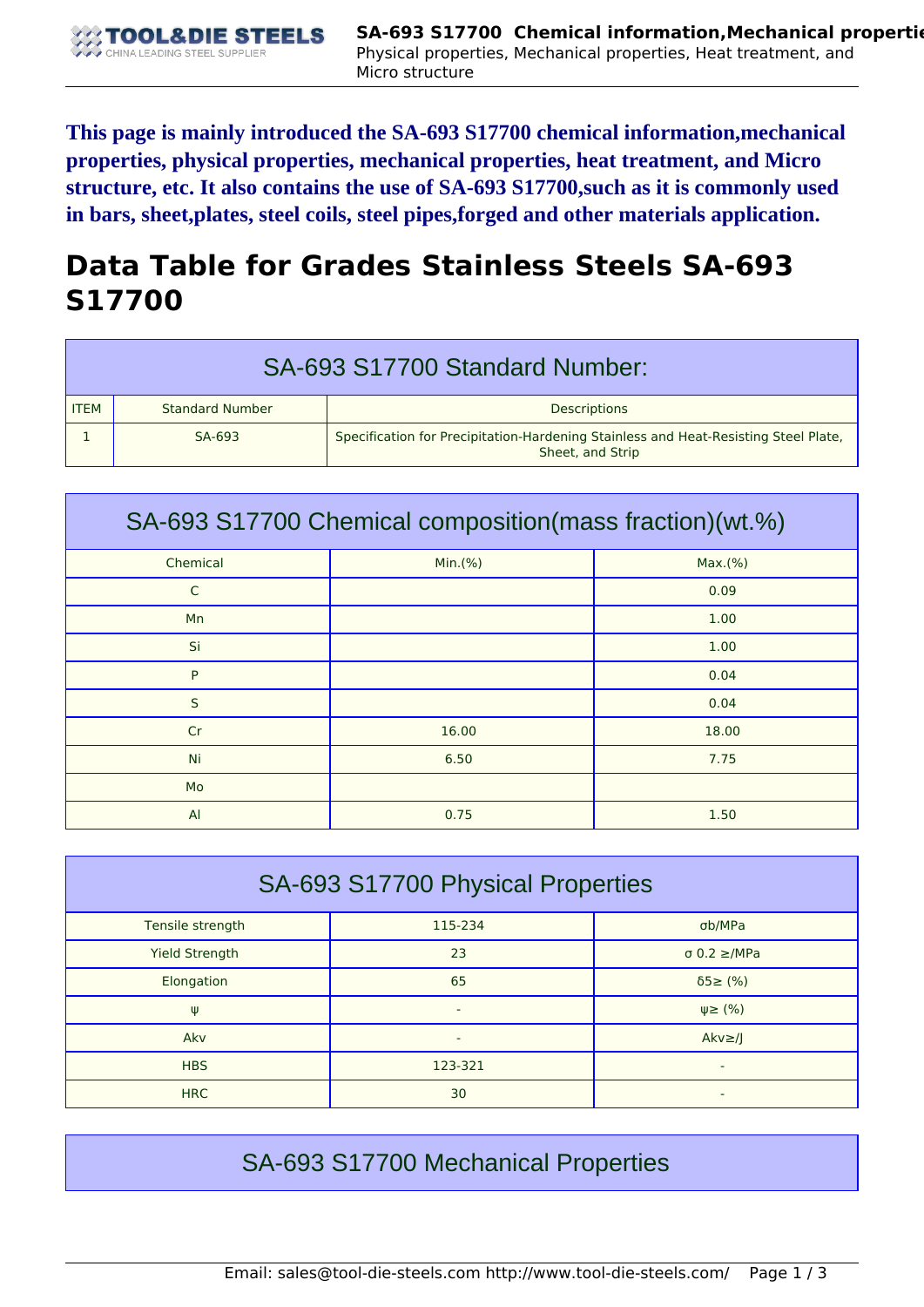

Physical properties, Mechanical properties, Heat treatment, and Micro structure

| Tensile strength      | 231-231 | σb/MPa                   |
|-----------------------|---------|--------------------------|
| <b>Yield Strength</b> | 154     | $\sigma$ 0.2 $\geq$ /MPa |
| Elongation            | 56      | $\delta$ 5 $\geq$ (%)    |
| Ψ                     | -       | $\psi \geq (\%)$         |
| Akv                   | ۰       | $Akv \geq /J$            |
| <b>HBS</b>            | 235-268 | ٠                        |
| <b>HRC</b>            | 30      | ٠                        |

| SA-693 S17700 Heat Treatment Regime |           |                  |                    |       |  |
|-------------------------------------|-----------|------------------|--------------------|-------|--|
| <b>Annealing</b>                    | Quenching | <b>Tempering</b> | <b>Normalizing</b> | 0 & T |  |
|                                     |           |                  |                    |       |  |

| SA-693 S17700 Range of products |                                                    |                                      |                                                |                                                                             |
|---------------------------------|----------------------------------------------------|--------------------------------------|------------------------------------------------|-----------------------------------------------------------------------------|
| Product type                    | <b>Products</b>                                    | Dimension                            | Processes                                      | <b>Deliver Status</b>                                                       |
| Plates / Sheets                 | Plates / Sheets                                    | $0.08 - 200$ mm $(T)$ *W*L           | Forging, hot rolling and<br>cold rolling       | Annealed, Solution and<br>Aging, Q+T, ACID-<br><b>WASHED, Shot Blasting</b> |
| Steel Bar                       | Round Bar, Flat Bar,<br>Square Bar                 | Φ8-1200mm*L                          | Forging, hot rolling and<br>cold rolling, Cast | Black, Rough Turning,<br>Shot Blasting,                                     |
| Coil / Strip                    | <b>Steel Coil /Steel Strip</b>                     | $0.03 - 16.0 \times 1200$ mm         | Cold-Rolled & Hot-<br>Rolled                   | Annealed, Solution and<br>Aging, Q+T, ACID-<br><b>WASHED, Shot Blasting</b> |
| Pipes / Tubes                   | Seamless Pipes/Tubes,<br><b>Welded Pipes/Tubes</b> | $OD:6-219mm \times$<br>WT:0.5-20.0mm | Hot extrusion, Cold<br>Drawn, Welded           | Annealed, Solution and<br>Aging, Q+T, ACID-<br><b>WASHED</b>                |

## **We can produce Stainless Steels the specifications follows:**

Note:

(1) listed in the table apex diameter (d), to steel thickness (a) multiples said.

(2) in the ASTM A6 standard specified scope can meet any additional conditions.

(3) from the standard for 50 mm (2 in).

Mechanical properties

Mechanische Eigenschaften

Caracteristiques mecaniques

ReH Minimum yield strength / Mindestwert der oberen Streckgrenze / Limite d'elasticite minimale

Rm Tensile strength / Zugfestigkeit / Resistance a la traction

A Minimum elongation / Mindestwert der Bruchdehnung / Allongement minimal

J Notch impact test / Kerbschlagbiegeversuch / Essai de flexion par choc

Round bar: Diameter : 1mm-2000mm